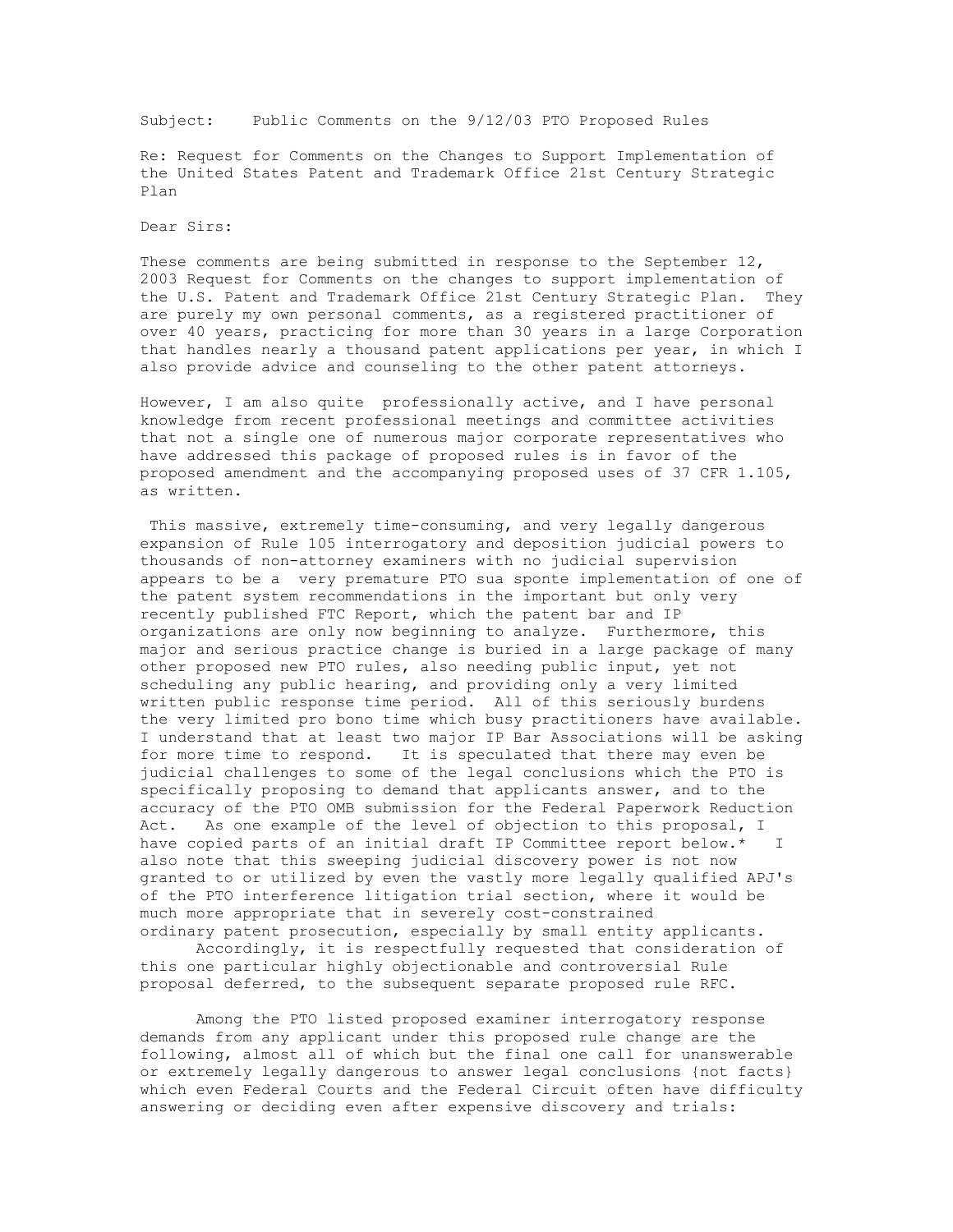"- applicant's understanding of the knowledge of one of ordinary skill in the art;

- applicant's interpretation of the distinctions among claims;

- applicant's interpretation of the common technical features shared among all claims, or admission that certain groups of claims do not share any common technical features;

- applicant's intention for the scope of structural and procedural support found in the disclosure for means or step plus function claims;

- applicant's interpretation for precisely which portions of the disclosure provide the written description and enablement support for each claim element;

- applicant's interpretation for the intended breadth of claim terms, particularly where those terms are not used per se in the specification;

- applicant's interpretation of which portions of each claim correspond to the admitted prior art in the specification;

- applicant's interpretation of the specific utility provided by the claimed subject matter; and

- applicant's identification of new subject matter in a continuation-in-part."

As to other comments on other proposed rules in this package, the very thorough public comments being filed by William Berridge of the Oliff & Berridge firm are hereby incorporated by reference and supported. Regretfully, most of the rest of the Patent Bar has not had time to do so.

In particular, as to amended Rule 1.98, it is not seen why applicants and the PTO should continue to be burdened with the supplying of hardcopies of pending related applications already readily available in the PTO, since the PTO has indicated that all applications filed since last month have all been scanned in and are electronically viewable by all examiners. Thus, this proposed rule requirement should obviously be limited to applications filed before that date.

Likewise, the reference to CPA's in  $1.115(2)$  (ii)(c) is also obsolete, since CPA's have been eliminated.

Also, as others have noted, proposed new section 1.57(a) is indicated as intending to allow for addition of subject matter to an application specification where such subject matter has been "inadvertently" omitted from the application specification but is "completely contained" in a priority document, where the application contains a claim to the priority document which is present on the date of receipt of the application. The proposed rule raises potential issues with respect to whether any particular omission was "inadvertent" at the time of filing of the application, especially as to foreign applicants. Further, potential issues are also raised as to whether such rule would allow for correction of NON-obvious (based only on the filed application itself?) translational and/or typographical errors which distinguish the filed application disclosed subject matter from the priority document. Are such corrections consistent with precedential case law? Also, are they not disadvantageously inconsistent with the treatment given to U.S.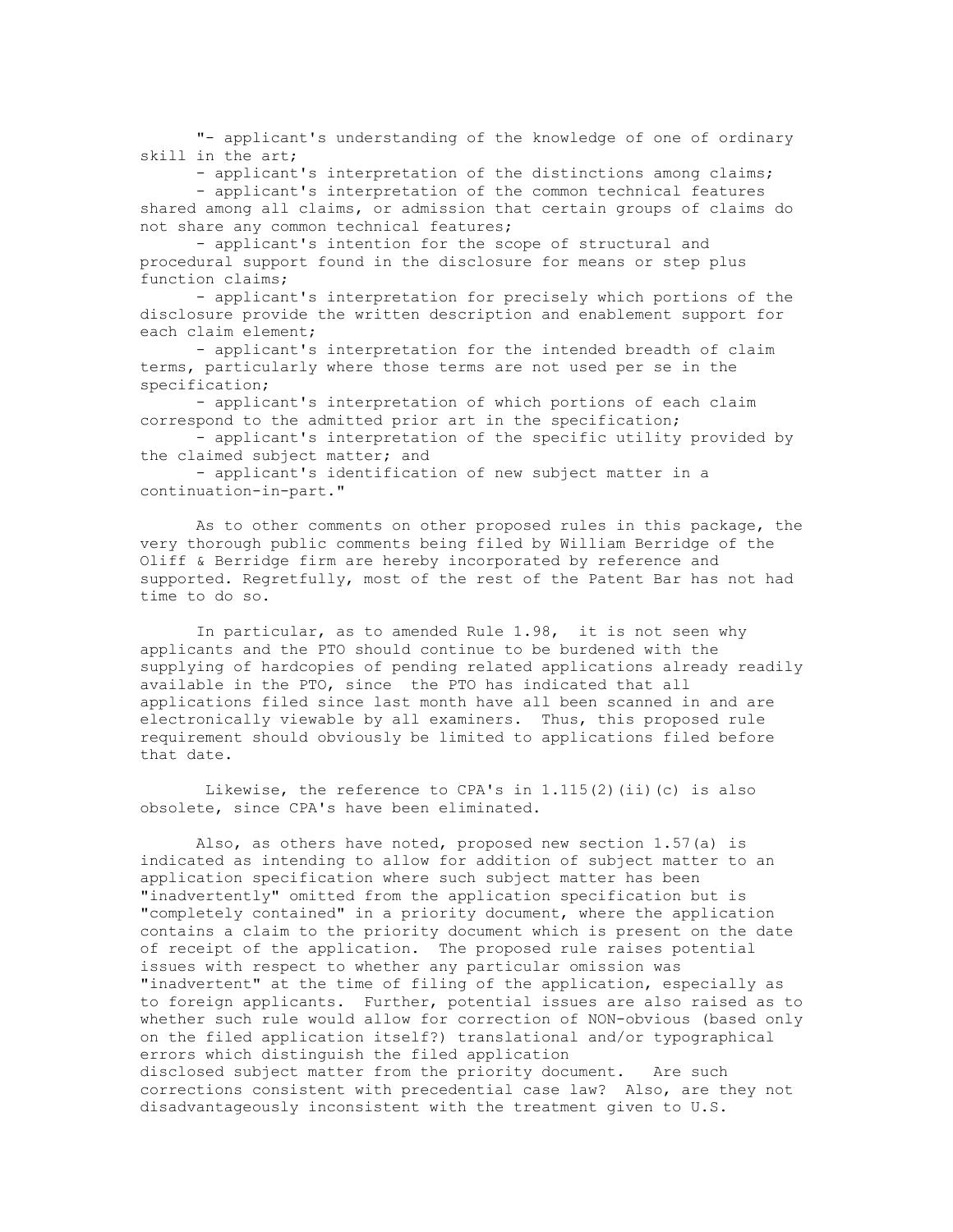applicants in some foreign countries on such issues? Should that be better resolved by bi-lateral negotiations?

Some of the proposed changes in Section 1.115(b) are dangerously confusing with respect to what subject matter constitutes part of the "original disclosure of the application", as opposed to an "originally filed specification, including claims, and drawings". The proposed first sentence is a clearly legally incorrect absolute statement that any preliminary amendment filed on or prior to an application filing date is a part of the "original disclosure of the application" [whether referenced in the oath/declaration or not, and whether or not made after the date of execution]! Unless the preliminary amendment is specifically referenced in the applicants' oath or declaration, a determination must still be made as to whether the preliminary amendment introduces new matter relative to the unaltered version of the specification actually referenced in the oath or declaration. The second sentence of proposed Section 1.115(b) should also be amended, to read, for example; "If such a preliminary amendment is submitted on or prior to the filing date of an application and is determined..."

I regret not having sufficient time to respond more fully as to other rule proposals.

Respectfully Submitted,

--------------------------------------- Paul F. Morgan 330 Oakdale Dr. Rochester, NY 14618 Tel. (585) 423-3015 FAX (585) 423-5240

\* [quote] "Our concerns are primarily based on the explicit requirements for the production of various types of information regarding an applicant's "knowledge", "opinions", "intentions" and "interpretations" in response to interrogatories and requests for stipulations that go beyond the applicants' existing duties under Rule 56 to provide information known to the applicants and material to patentability. To the extent the suggested implementations of this section go beyond an applicant's duty under Rule 56, such implementations have the very real potential to result in applicants facing consequences of unnecessarily limited file histories, increased costs of prosecution, and increased probability of unsupported allegations of inequitable conduct. As noted in the commentary to the proposed changes to Rule 105, 35 U.S.C. sets forth the patentability requirements that must be met in an application for patent. To avoid the potential problems mentioned above, it is believed that where perceived issues with respect to any particular patentability requirements arise during examination of a particular patent application, it is far preferable to continue the current examination practice rather than require an applicant to have to respond to potentially unrestrained examiner stipulations and interrogatories. The examiner should continue to make any appropriate objection or rejection associated with any perceived patentability issues, and allow applicants to respond thereto as necessary.

One purported rationale for the proposed rule change is to shift responsibilities of production of information which is [admitted by the PTO to be] "highly burdensome to collect" during examination to the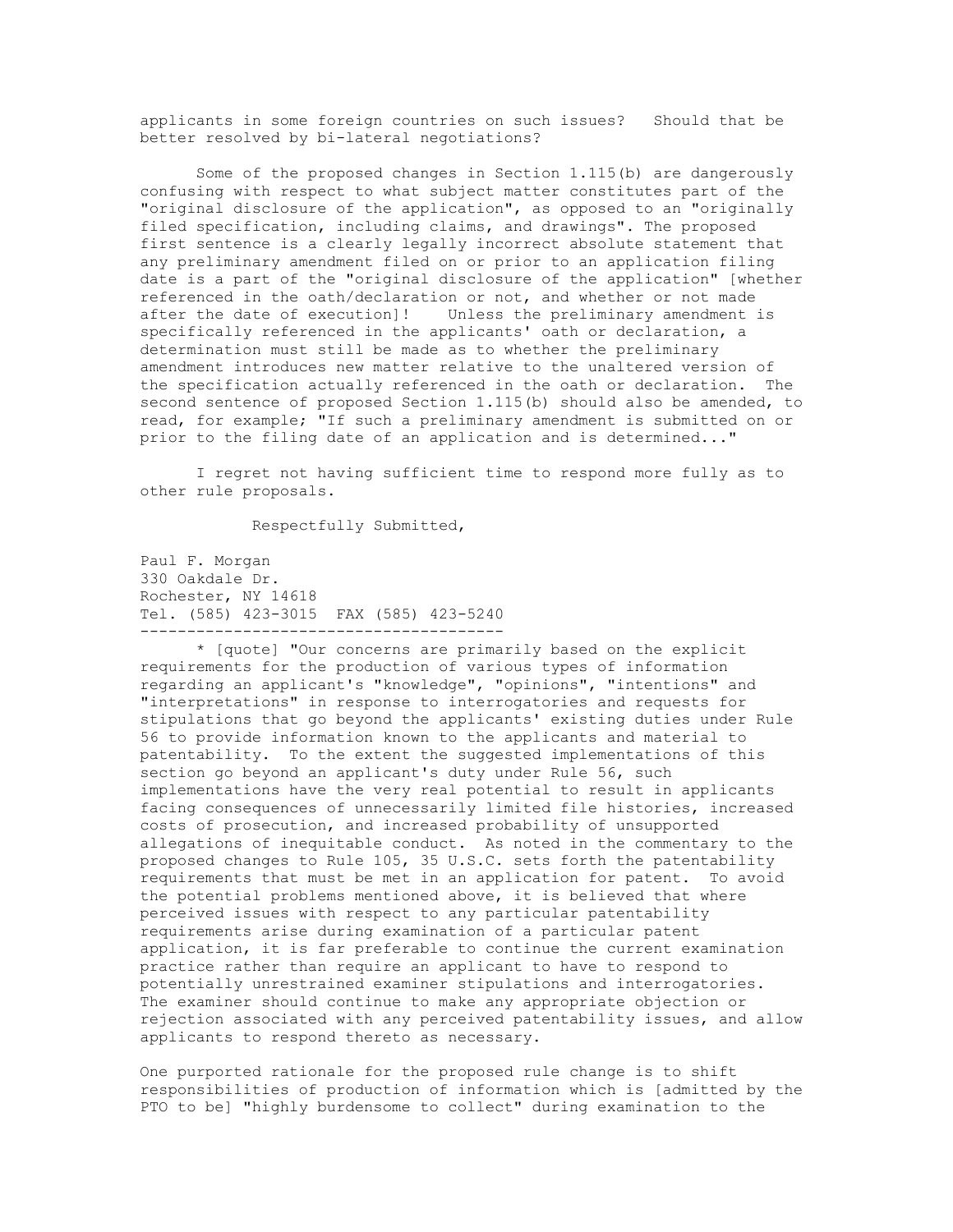applicant. It is noted that a recently released FTC report ("To Promote Innovation: The Proper Balance of Patent Law and Policy") contains a similar recommendation endorsing greater use of Rule 105 to improve examination efficiency. There is no explanation in the proposed rule change commentary, or in the FTC report, however, as to why production of such information would not be similarly highly burdensome to applicants. To the contrary, because the answers provided by applicants would be subject to estoppel assertions, an applicant would be under pressure to do extensive research as to the potential implication of any answers provided. As a result, the cost to applicants in answering such requests for information would likely be significantly higher for applicants, potentially greatly increasing the applicants' cost of prosecution.

Further, the "shift in burden of production" rationale is inconsistent with the concept of informed negotiation on which other aspects of patent prosecution practice, such as the duty of disclosure, are based. We believe that the concept of an informed negotiation between the PTO and the applicant requires that both sides know the relevant facts; but we also believe that such a negotiation requires that both sides make their own evaluations and form their own opinions based on those facts.

The commentary outlines the intent of requesting information from the applicants which is non-factual, and which can only be the opinion of the party providing the information (items in the knowledge of the hypothetical person skilled in the art; rationales for combinations of references; etc.). To the extent such items relate to questions calling for legal conclusions, rather than purely factual matters, the potential for non-judicial unrestricted interrogatories by nonattorneys under Rule 105 is particularly problematic. Handing unrestrained interrogation and discovery authority to untrained and inexperienced non-lawyer examiners (with little or no knowledge of the potential legal implications and consequences that may be associated with providing answers to any particular request), and encouraging their use would be legally and administratively irresponsible. A "person of ordinary skill in the art", e.g., is a legal fiction, and that hypothetical person's knowledge in a particular art is often an issue in patent litigation. Where such legal questions, or questions of fact at a legal fiction are at issue, they are more appropriately decided in a judicial forum as opposed to an administrative forum subjecting the applicant to estoppel implications that may be difficult or impossible to predict.

Complying with the added mandatory discovery requirements under proposed expansions of Rule 105 will be extremely costly and difficult (if not impossible) for applicants. The discovery or questions can potentially cover all of the information available within, for example, a large corporation. This would go well beyond the information known to the inventors and attorneys, as required by Rule 56. As a practical matter, it may be impossible to give complete answers. Simply put, there is insufficient justification for granting such sweeping judicial powers to patent examiners in the prosecution of relatively low budget patent applications. The proposed rule attempts to give the PTO plenary interrogatory and discovery powers that even a federal court would hesitate to use in litigation, and only then with some experienced exercise of restraint.